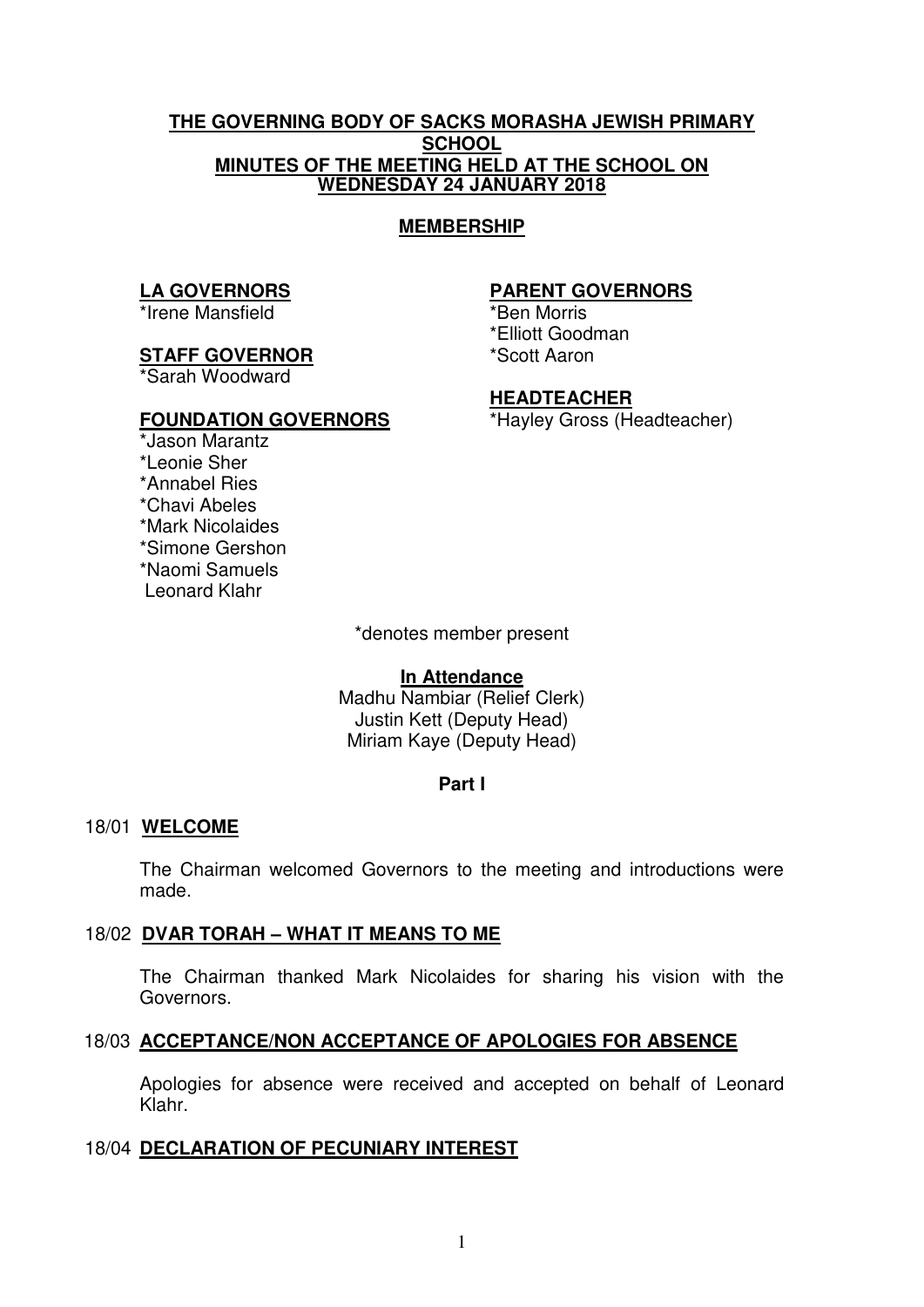There were no pecuniary interests declared by Governors in the current agenda.

The Chairman explained the requirements of the forms for the benefit of the new Governors.

Governors were reminded that the Declarations of Interest forms were held by the office.

## 18/05 **MINUTES OF THE GOVERNING BODY MEETING HELD ON 25 OCTOBER 2017**

The minutes of the meeting held on 25 October 2017, copies of which had been circulated prior to the meeting, were **CONFIRMED**, initialled and signed by the Chairman, subject to minor amendments.

#### 18/06 **MATTERS ARISING**

#### **Page 1 Item 5 - Report of the Headteacher: Attendance**

The Chairman had sent the revised Attendance policy to the Headteacher who would circulate to parents. The amendment was to be highlighted to parents to clarify that the policy would be followed.

## **Page 2 Item 6 - Safeguarding and Child Protection Policy**

Governors' attention was referred to the stipulation that all new Governors should complete the online Safeguarding training and that sitting Governors should renew their training every two years.

The Chairman and Headteacher would check which of the Governors' training was due for renewal and would send new Governors a link to the website.

*Action: Chairman and Headteacher*

It was noted that all other matters arising from the minutes would be discussed in the current agenda.

# **MOTION OF CONFIDENTIALITY**

RESOLVED that, because of its nature, the business to be transacted be treated as confidential and not for publication.

## **Part I resumed**

### 18/07 **REPORT OF THE HEADTEACHER**

Governors noted the information within the Headteacher's report, a copy of which had been previously circulated. Arising from the report:

### **Context of School (Brief Overview)**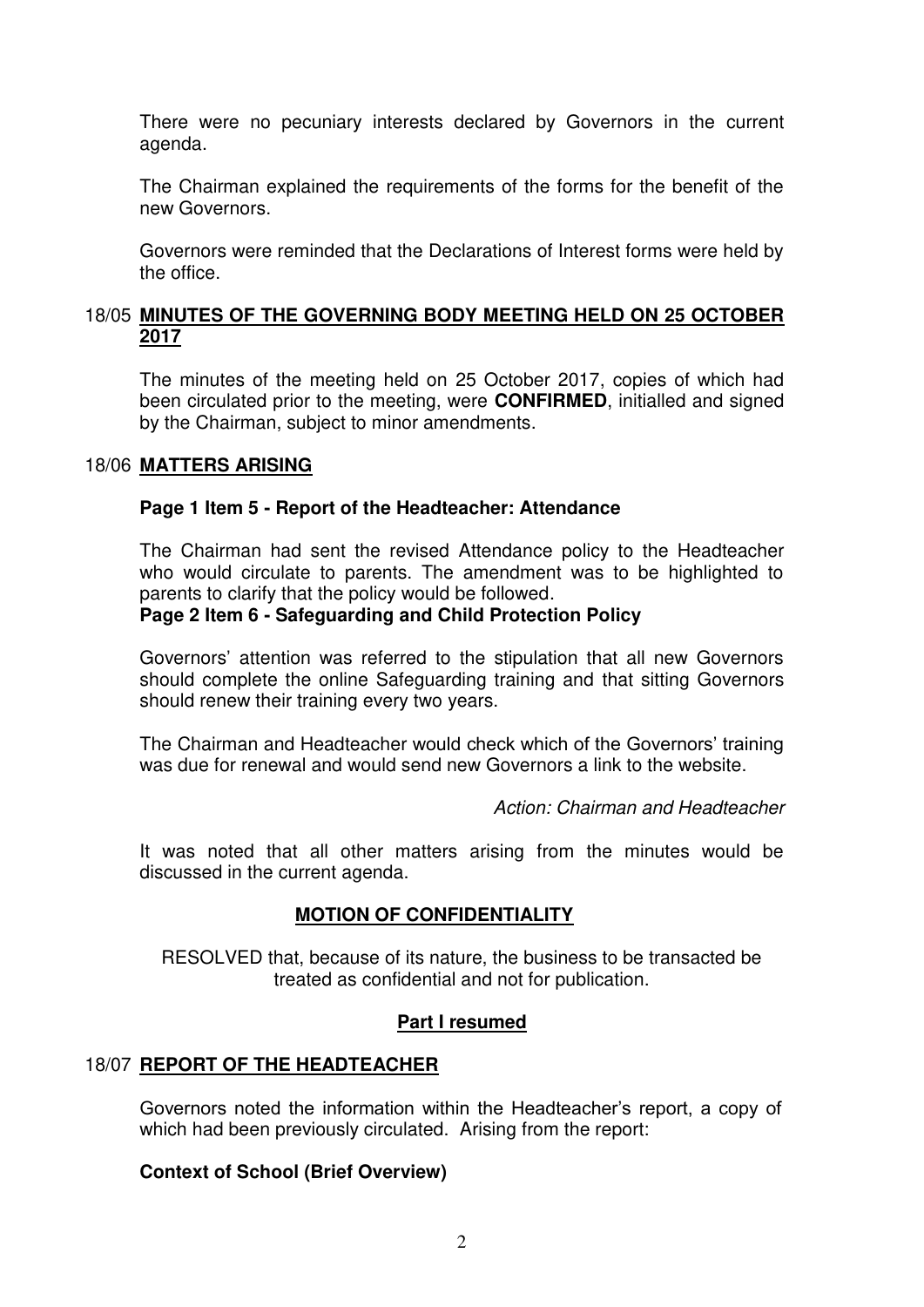There were matters regarding recruitment and staff which were noted.

#### **Attendance**

The Headteacher was pleased to note the attendance rate of 97.3% and the Governors thanked the Headteacher and staff for the work that had produced the outcome.

#### **Looker after children (LAC) and children with Special Educational Needs (SEN)**

Then numbers of children and summary of how the School were manging the children was noted.

#### **Pupil premium/Sport premium**

Governors asked how the Pupil Premium funding was used and the Headteacher stated that when the resources were put in place for the Pupil Premium children, other children also derived the benefits.

On being questioned by Governors about how the negative feedback regarding the lack of physical exercise was being dealt with, the Headteacher advanced a list of sports that the children were offered which included swimming and the presence of challenge coaches in the playground.

Governors suggested that all improvements should be brought to the attention of parents through the School Newsletter and at parent teacher meetings; the parents should be informed that their children's physical activities were being monitored and quotes from children should be included.

*Action: Headteacher* 

### **Effectiveness of leadership and management**

This was included in the discussion of the SEF.

### **Quality of Teaching**

This was included in the discussion of the SEF.

#### **Safeguarding, Behaviour and Safety**

 The Headteacher remarked that it had been a challenge to have all parents to attend e-safety training. Governors discussed the benefits for parents to be aware of the dangers to their children online, as they approached different stages of their children's development and as technology evolved. It was suggested that the training offered should take these factors into account and be adapted to the year groups.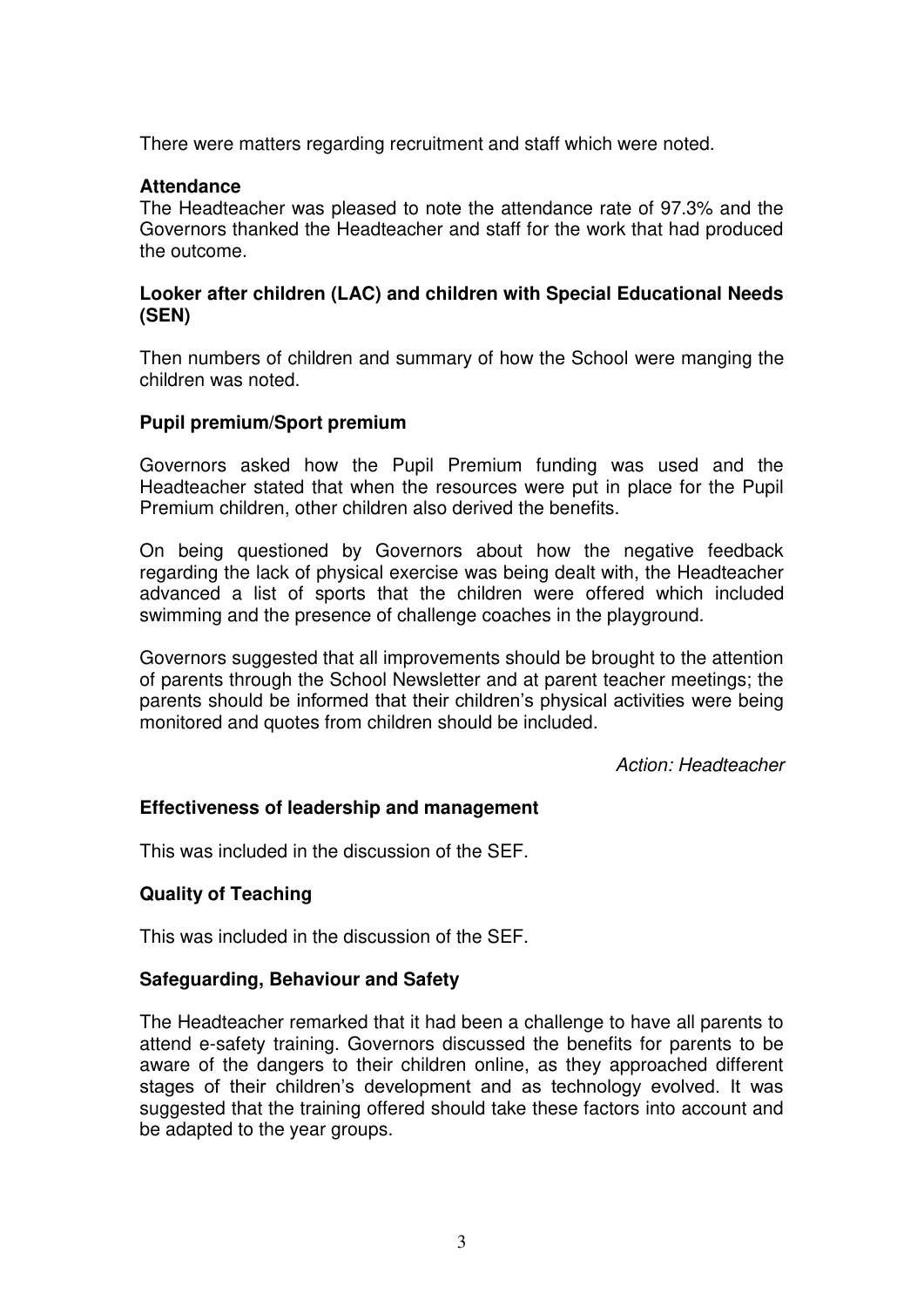Governors joined the Chairman in recording thanks to the Headteacher for her full and informative report.

## 18/08 **SELF EVALUATION FORM (SEF)**

The SEF had been previously circulated with the agenda.

The Chairman explained what was contained on a SEF and how it facilitated in tracking initiatives for improvement; in particular in relation to preparing for an Ofsted inspection and holding the leadership accountable. He asked that the Governors familiarised themselves with the contents and that they engaged with the School leadership in bringing about positive changes.

On being questioned by a Governor, the Chairman explained that only a few Governors would be required to attend at an inspection interview or be asked to be ready as reserves as it would not be practical to have the entire board there.

 A Governor asked how often the document was updated so that it reflected any updates and the Headteacher replied that it was generally done every half term unless a significant event necessitated a further update.

 The head of Kodesh noted that the reports relating to the Kodesh curriculum were kept up to date but the Kodesh SEF needed to be rewritten.

#### *Action: Justin Kett*

 Following a brief discussion the Governors agreed that the Jewish middotwords and terminology should also be translated through a brief commentary so that Ofsted inspectors did not stumble over the words when attempting to get a clear idea of the objectives enclosed in the SEF.

 A Governor suggested the work being done on British Values in the School should be highlighted after the Headteacher described the considerable activities and teaching that had been integrated into the curriculum.

 A Governor asked if staff were comfortable with the changes in the new marking system and the Headteacher conveyed the confidence the teachers felt following the training they had undergone using the Next Steps Marking scheme.

 The Headteacher informed Governors that she was talking to Katie Dawbarn, Learning Network Inspector, about the best way for the School to do a selfevaluation including how to include grades in the SEF. The outcome of the evaluation should reflect their present position so that they were able to highlight their achievements since the last inspection and demonstrate the robust steps they were taking to effect further improvements.

 The Headteacher undertook to study the grade descriptors and would present a report at the next meeting.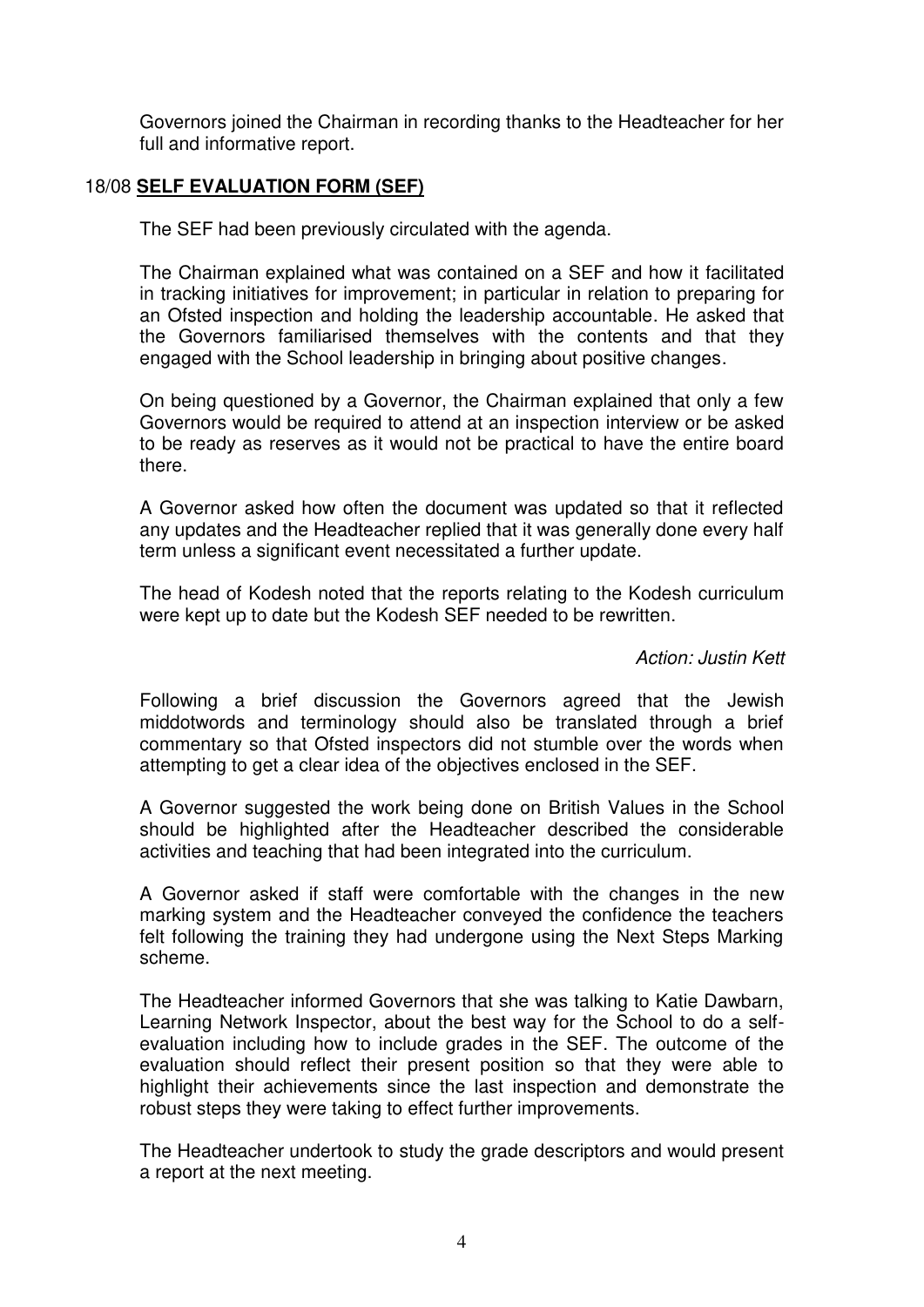*Action: Headteacher* 

 The Chairman also offered to get advice regarding the most effective method of assessing themselves in a self-evaluation.

*Action: Chairman* 

 A Governor asked if lesson observations were likely to be carried out as in previous inspections and were informed that in the new framework the inspectors would be more likely to assess the quality of teaching and learning through book examinations.

 The Headteacher agreed to amend the wording in the opening section for the Leadership and Management section as it was suggested it needs more clarity about the actions.

### *Action: Headteacher*

 The Governors also suggested that the wording in the Teaching, Learning and Assessment should be modified to reflect how the senior leadership support all teachers in any areas of development detected or requested by teachers, to produce a more consistent approach to maintain high standards across the School.

#### *Action: Headteacher*

 Following the discussion of the SEF, the Governors considered ways in which the School's achievements could best be highlighted. The Chairman suggested that the ranking of the School in relation to other schools nationally should be noted in the SEF.

 The Governors asked the Headteacher if the teachers shared the objectives and aims contained within the SEF and she declared that the leadership were constantly in communication with the staff about the long terms goals and strategies in achieving these. However, the Headteacher noted, that the teachers were reminded that a focus for teachers should also be the pastoral care of the children.

Equally, she added that the teacher's welfare was considered when taking on new practices which could cause stress.

Governors asked if Year 6 children were provided any extra coaching to gain entry into secondary schools and were informed by the Headteacher that in offering extra tuition could add pressure to the children who were often being tutored outside the School. She went on to add that she had attended a session at Canada Villa about preparing children for the wider world outside their primary setting.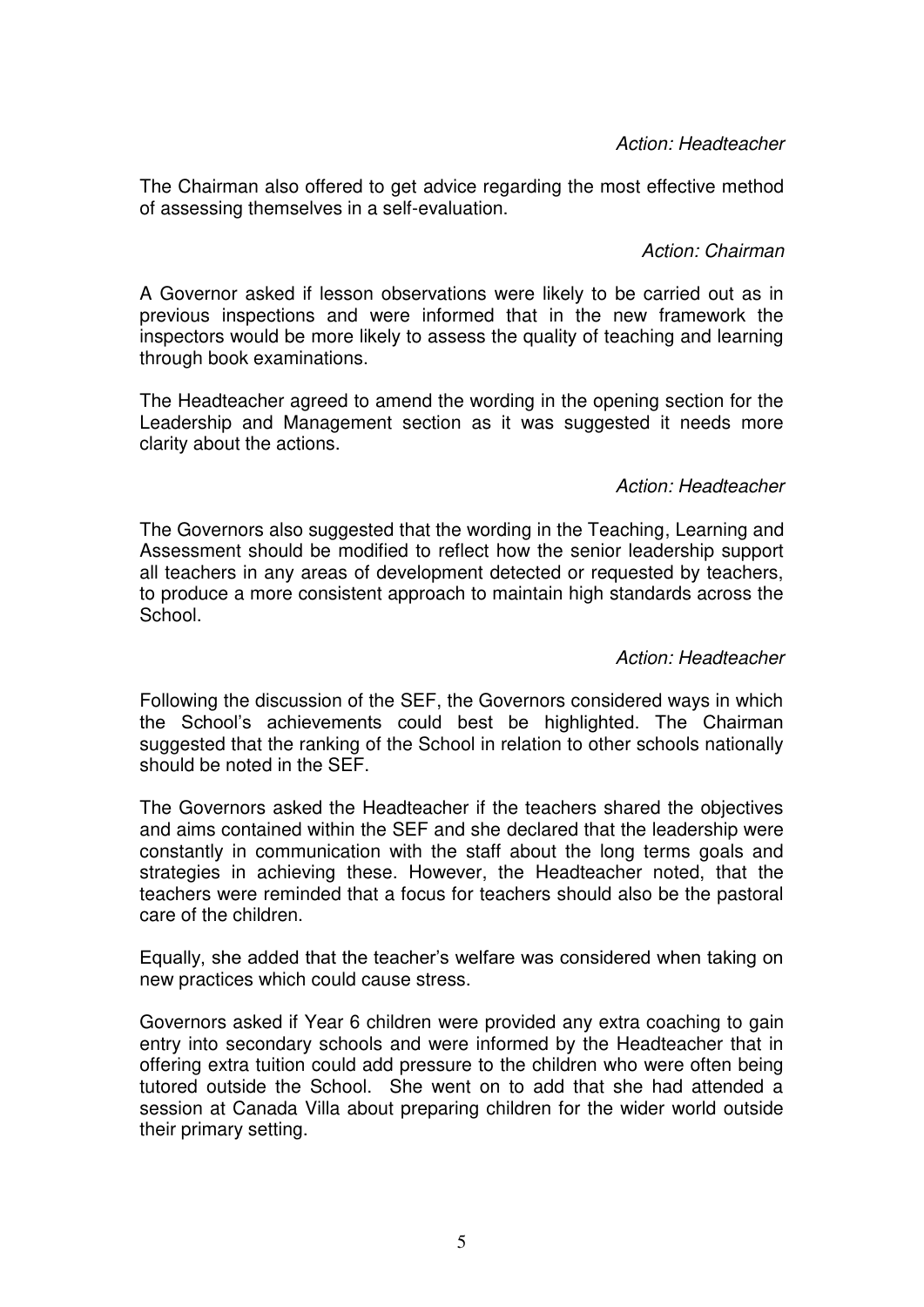The Governors joined the Chairman in thanking the Headteacher and her team in producing a detailed and transparent SEF.

# **MOTION OF CONFIDENTIALITY**

RESOLVED that, because of its nature, the business to be transacted be treated as confidential and not for publication.

# **Part I resumed**

## 18/09 **STRUCTURE OF THE GOVERNING BODY**

 The Governors' attention was drawn to the Reorganisation Proposal, copies of which had been circulated with the agenda and minutes from the previous meeting.

 The Chairman explained that he had sought advice regarding the restructure from Sarah Beaumont, Governor Services Manager and Lead Governance Advice Officer (GAO), to ensure the Governing Body remained compliant when it changed from the Committee structure to a Portfolio model. The Chairman was able to make the decision independently but he asked for feedback on the proposal from the Governors.

 The Chairman also proposed that the Governors Code of Conduct should be revised at the same time as setting up the new structure.

 Following an extensive discussion regarding the restructuring proposal when Governors asked questions regarding the implications of the frequency of when matters would be discussed, an informal vote was taken and it was decided to proceed with the implementation of the new structure.

 The Chairman would circulate a proposed timetable for the committee meetings.

*Action: Chairman* 

 Governors were asked to email the Chairman by the weekend the areas they were interested in and three reasons for their choices so they could be considered for sitting on relevant committees.

 Miriam Kaye (Deputy Head) agreed to co-ordinate the additional committee meetings with the School calendar.

*Action: Miriam Kaye* 

### 18/10 **ANY OTHER BUSINESS**

**General Data Protection Regulation** (**GDPR**)